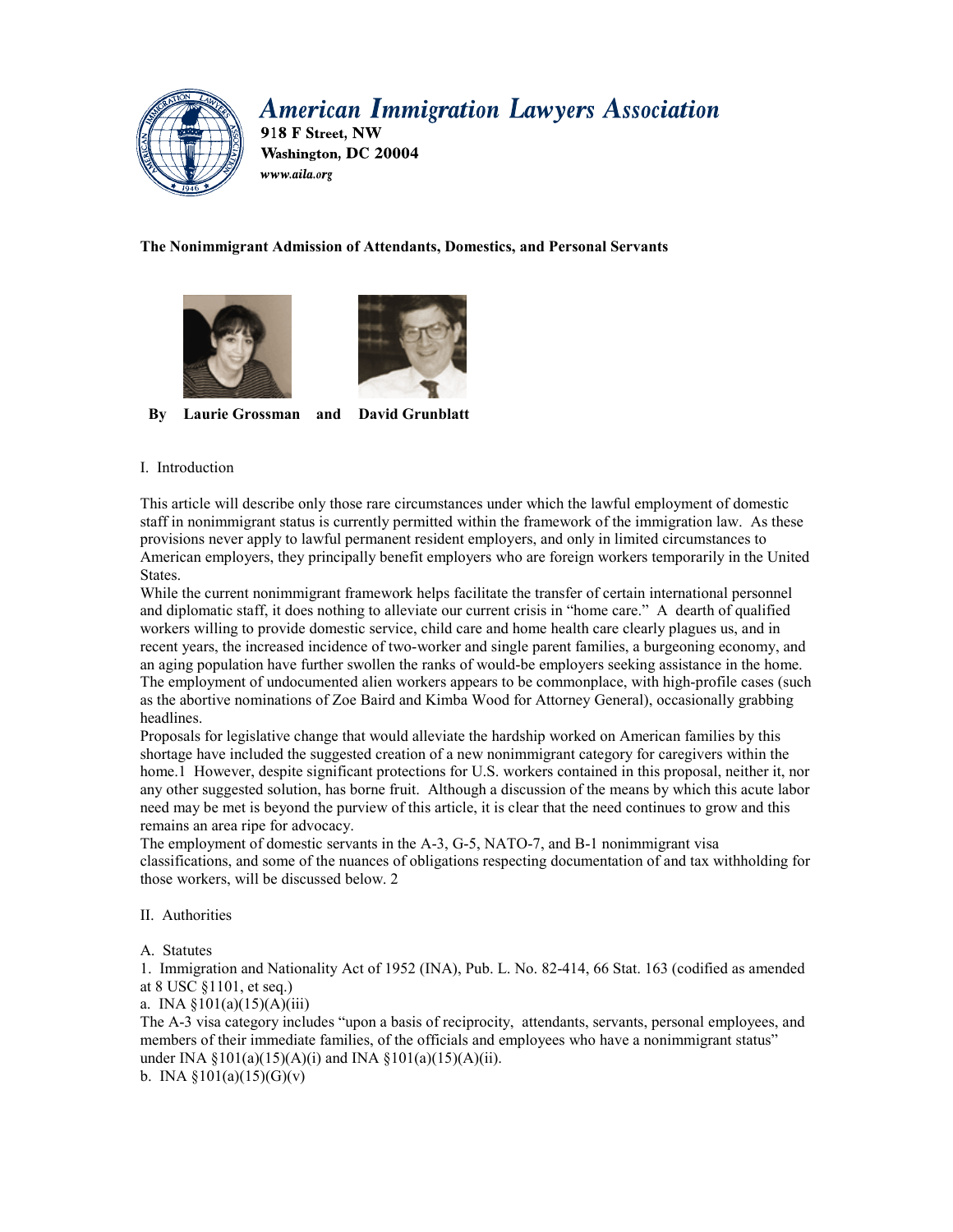The G-5 category includes "attendants, servants and personal employees" and members of their immediate families, of an alien classified under INA  $\S 101(a)(15)(G)(i)$  through (iv).

c. INA  $$101(a)(15)(B)$ 

This section defines a visitor as "an alien (other than one coming for the purpose of study or of performing skilled or unskilled labor or as a representative of foreign press, radio, film, or other foreign information media coming to engage in such vocation) having a residence in a foreign country that he has no intention of abandoning and who is visiting the United States temporarily for business or temporarily for pleasure." d. INA §274A

This section renders it unlawful to knowingly employ an unauthorized alien in the United States, or to hire, recruit, or refer for a fee any worker without complying with employer verification system requirements designed to ensure that the worker is authorized to be employed.

2. Internal Revenue Code §§7701(b), 871(b), 3301, 3111; 26 USC 7701(b), 871(b), 3301, 3111. These sections define who is a "resident" for tax purposes, what will be considered "U.S. source income," and describe FICA and FUTA obligations.

B. Regulations

1. 8 CFR

a. 8 CFR §214.2(a)

This section describes the requirements for admission and maintenance of status for aliens admitted under the A-1, A-2, and A-3 visa categories.

b. 8 CFR §214.2(g)

This section describes the requirements for admission and maintenance of status for aliens admitted under the G-1 through G-5 visa categories.

c. 8 CFR §214.2(s)

This section describes the requirements for admission and maintenance of status for aliens admitted under the NATO-1 through NATO-7 visa categories.

d. 8 CFR §214.2(b)

This section describes the requirements for admission and maintenance of status for visitors admitted under the B-1 and B-2 visa categories. Note that amended regulations were proposed in 1993, 3 explicating the requirements for B-1 classification, and including a description of the criteria for B-1 domestic or personal servants. However, these regulations have never been finalized.

e. 8 CFR §274a.12(b)

This section describes the categories of nonimmigrant aliens who are authorized for employment with a specific employer incident to status. These include A-3 nonimmigrants, 4 G-5 nonimmigrants, 5 and NATO-7 nonimmigrants. 6 These aliens are not issued employment authorization documents (EADs). f. 8 CFR §274a.12(c)

This section describes those categories of aliens who must apply for employment authorization, and provides for the issuance of an EAD to a personal or domestic servant who has been admitted under the B-1 category.7

2. 22 CFR

a. 22 CFR §41.21

This section provides the pertinent definitions relating to foreign officials and indicates that the passport validity requirement and most grounds for visa refusal do not apply to A, G, and NATO class aliens, except for their attendants, servants, and personal employees, who remain subject "to all grounds of refusal specified in INA §212." 22 CFR §41.21(a)(2) defines "attendants;" 22 CFR §41.21(a)(4) defines "servants" and "personal employees."

#### b. 22 CFR §41.22

This section describes the criteria for admission of officials of foreign governments under the A-1, A-2, and A-3 categories.

c. 22 CFR §41.24

This section describes the criteria for international organization aliens under the "G" visa category. d. 22 CFR §41.25

This section describes the criteria for admission of NATO representatives, officials, and employees (NATO-1 through NATO-7).

e. 22 CFR §41.31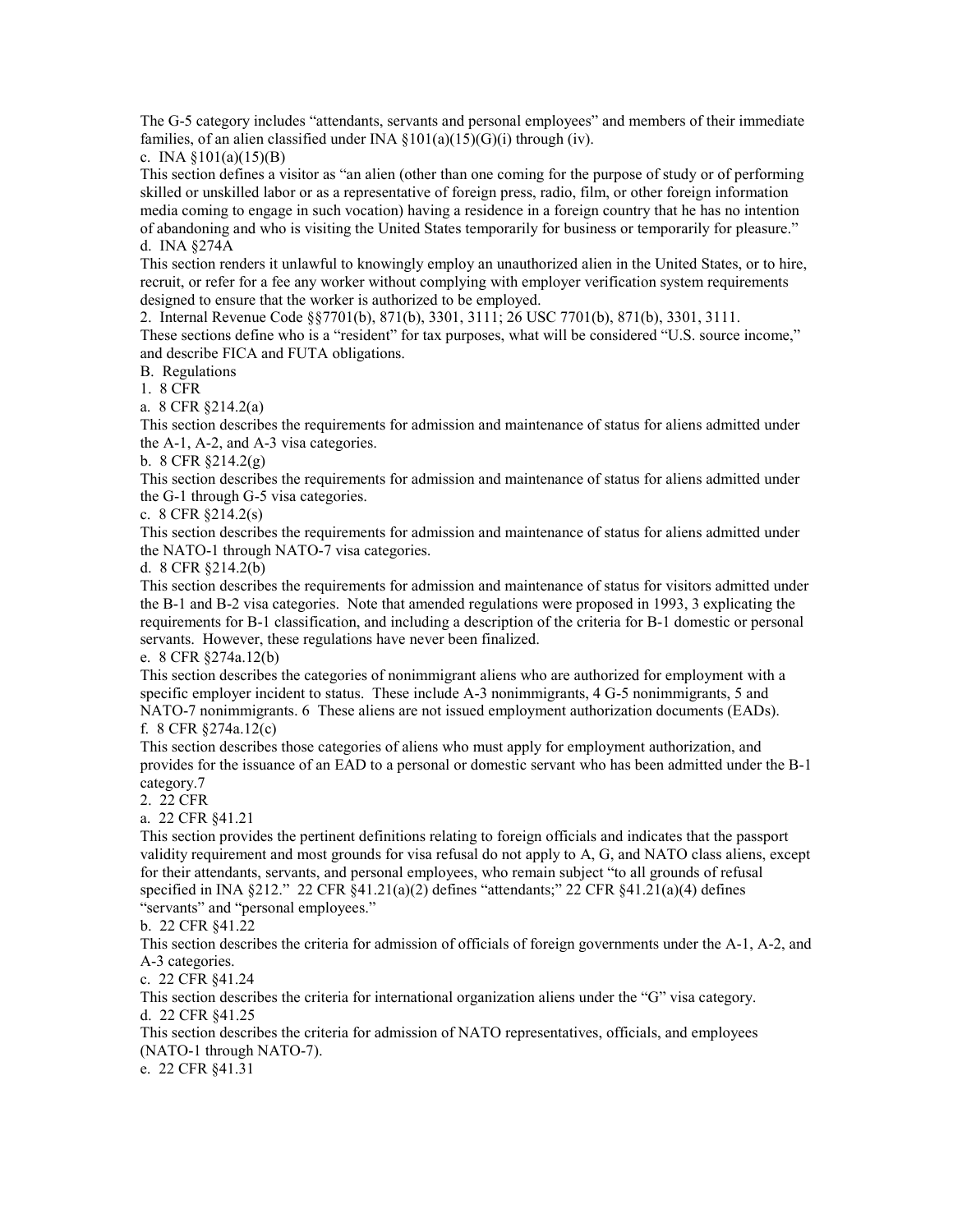This section describes the criteria for admission of temporary visitors for business or pleasure under the "B" visa category. Section 22 CFR §41.31(b)(1) defines "business," specifically excluding "local employment or labor for hire." It does not address the employment of domestic or personal servants. 3. 26 CFR §§301.7701(b), 1.61(a), 1-871-1

The Treasury regulations describe who is a "resident" for tax purposes and describe the tax obligations of tax residents.

C. Instructions

1. INS Operations Instructions (OIs)

a. OI §214.2(a)

OI  $\S214.2(a)(1)(i)$  sets forth the procedures to be followed for an A-3 alien seeking to extend his or her temporary stay. OI  $\S214.2(a)(1)(ii)$  provides that A-3 status may not be accorded to an attendant, servant or personal employee if the principal has obtained permanent residence. OI  $\S214.2(a)(10)(i)(G)(4)$ provides that a violation of status subjects the A-3 alien to Service action without referral to the Department of State.

b. OI §214.2(g)

OI  $\S214.2(g)(1)(i)$  sets forth the procedures to be followed when a G-5 alien seeks to extend his or her temporary stay. OI  $\S 214.2(g)(1)(ii)$  provides that G-5 status may not be accorded to an attendant, servant, or personal employee of a principal who has obtained permanent residence. OI  $\S 214.2(g)(10)(i)(g)(5)$ provides that a violation of status subjects the G-5 alien to INS action without referral to the Department of State.

c. OI §214.2(b)

OI §214.2(b) allows for the admission of personal and domestic servants of U.S. employers who are accompanying or following to join U.S. citizens who are subject to frequent international transfers and who will be assigned to the United States for less than four years, provided that a prior employment relationship existed abroad for at least six months and that there is an employment contract guaranteeing the prevailing wage and containing other contractual guarantees protecting the worker.

This section also provides for the B-1 admission of personal or domestic servants who are accompanying or following to join nonimmigrants holding B, E, F, H, I, J, or L status provided that either the alien had been in the employer's service for one year or that the employment relationship existed prior to the B-1 application, the employer had employed a personal or domestic servant for several years and the alien has one year of experience.

2. 9 U.S. Dep't of State, Foreign Affairs Manual (FAM)

a. 9 FAM §41.22

This section describes the criteria for the classification of foreign government officials and their attendants, servants, and personal employees.

b. 9 FAM §41.21, Note 6.1-6.5

These notes provide the instructions for issuance of visas to A-3, G-5, and NATO-7 aliens. Of particular importance, 9 FAM §41.21, Note 6.1 reminds consular officers that nonimmigrant intent need not be demonstrated; 9 FAM §41.21, Note 6.2, now substantially revised by State Department Cable 2000- State-23037, sets forth the criteria for employment contracts; and 9 FAM §41.21, Note 6.3 specifies when the consular officer must request an advisory opinion from the Department of State.

c. 9 FAM IV, Appendix C

The Appendix lists reciprocity schedules that may contain restrictions on visa issuance for nationals of certain countries.

#### d. 9 FAM §41.31, Note 6.3

These notes describe the criteria for issuance of B-1 visas to servants of U.S. citizens residing abroad and servants of foreign nationals in nonimmigrant status. 9 FAM §41.31, Note 6.3-2 sets forth the provisions for servants of U.S. citizens on temporary assignment in the United States. 9 FAM §41.31, Note 6.3- 3 contains the provisions for servants of B, E, F, H, I, J, L and M nonimmigrants (9 FAM §41.53, Note 17 and 9 FAM §41.54, Note 23 also specifically provide for the issuance of B-1 visas to servants of H and L nonimmigrants); and 9 FAM §41.31, Note 6.3-5 provides that the source of payment to a B-1 personal or domestic servant is not relevant.

e. 9 FAM §41.112, Note 7

This section provides that a B-1 visa issued to a personal employee accompanying a nonimmigrant shall not exceed the validity of the visa issued to the employer.

f. 9 FAM §41.113 P, Note 8.20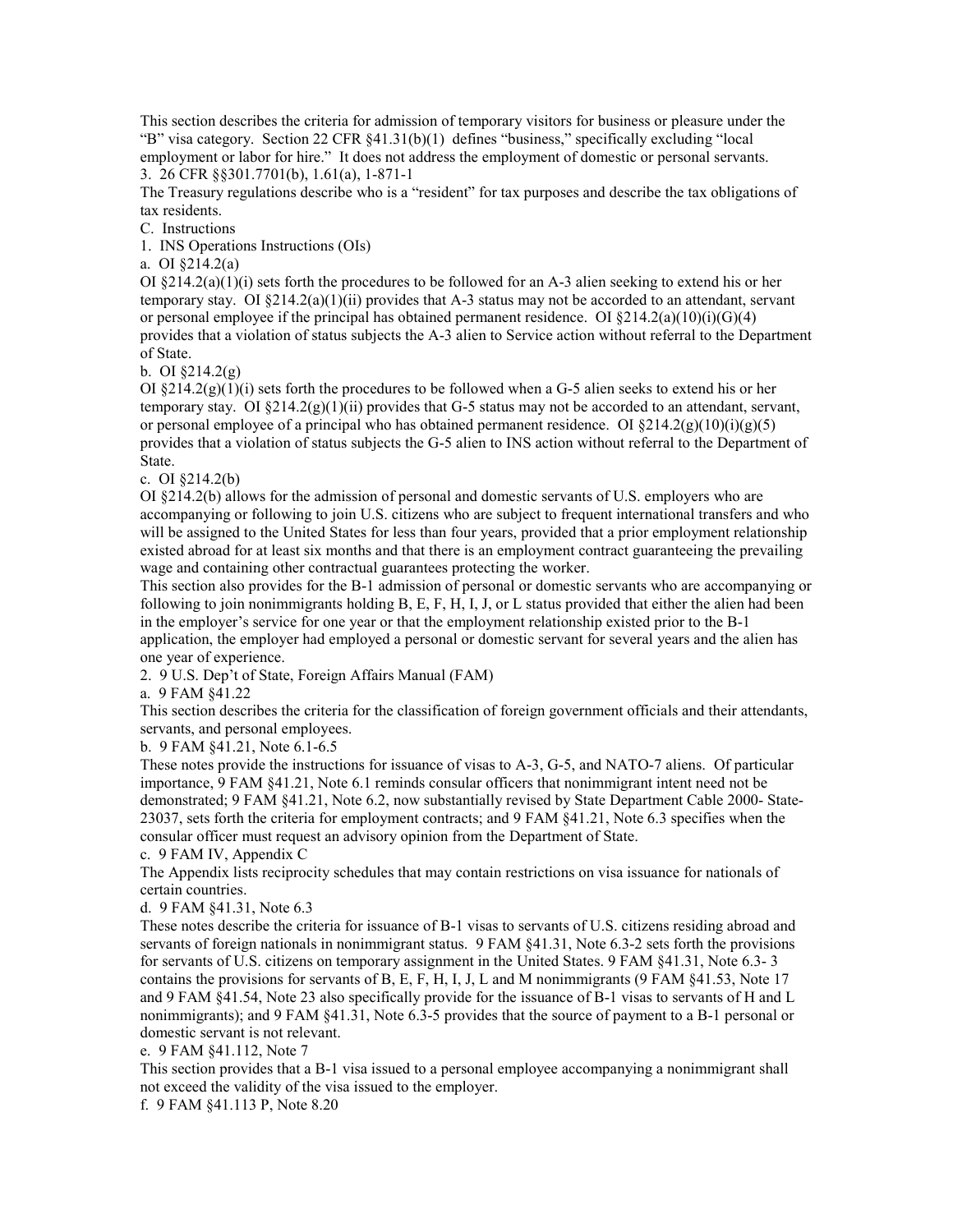This section provides that the visa of a B-1 domestic servant must be endorsed with employer's name. It further states that the servant of a U.S. citizen employer may receive a visa that is valid for one year. g. 9 FAM §41.31, Note 14

This section describes the procedure for issuance of Social Security cards to domestic servants. (Note, however, that in spite of its assertion that B-1 domestic servants might not be considered to be "employed" for immigration purposes, the INS does require B-1 domestics to obtain EADs, discussed infra in this article.)

3. Other Sources

a. Department of State Cable on Employment Contracts for Personal Employees of Diplomats, 2000 State 23037 (Feb. 9, 2000), amending 9 FAM §41.21, Note 6.2 to require submission of contracts for A-3 and G-5 applicants.

b. Letter from John R. Schroeder, INS Assistant Commissioner, Employer and Labor Relations to Atty. Martin J. Lawler, (Sept. 16, 1988) File CO1738-C, reprinted in 65 Interpreter Releases 1231 (Nov. 21, 1988) on I-9 compliance by B-1 domestic employees.

c. "Family Care Givers and Undocumented Aliens: A Proposal to Amend the Immigration and Nationality Act," adopted by The American Bar Association and The New York County Lawyers Association (March 15, 1993), a report of The Committee on Immigration and Nationality Law, New York County Lawyers Association, 1993, David Grunblatt, Chair.

d. Proposed rules 58 Fed. Reg. 58982-58988 (Nov. 5, 1993) and 58 Fed. Reg. 40024-40030 (July 26, 1993) . While never finalized, the proposed INS and State Departments regulations and commentary provided extensive description of the criteria for admission of aliens, including personal and domestic servants, under the B-1 category.

e. AILA/INS Headquarters Liaison Meeting, Draft Minutes, reprinted in 17 AILA Monthly Mailing 507 (May 1998), stating the INS position that EADs continue to be required for B-1 domestic servants.

#### III. Key Considerations

The nonimmigrant admission of attendants, servants and personal employees of certain foreign dignitaries and international organization representatives is specifically authorized by statute under the A-3 and G-5 visa classifications.8 Other servants are admitted, pursuant to regulation, in order to accompany or follow to join NATO representatives, officials and employees, under the NATO-7 nonimmigrant classification.9 The remainder of those discussed below enter the United States under the B-1 provision of the INA 10 that, despite its prohibition against using the B visitor category for "skilled or unskilled labor," has been interpreted to allow for the admission of personal and domestic servants under carefully delineated circumstances, when such staff is coming to render services to U.S. citizens who are not resident in the United States, or to employers who are themselves nonimmigrants.

A. Servants of Foreign Government and International Organization Representatives

The "A" visa (A-1 and A-2) is reserved for representatives of foreign governments, such as heads of state, officials equivalent to a U.S. cabinet member, presiding officer of a national legislative body, member of the highest court, ambassadors, diplomatic and consular officers and other officials and employees, and members of their immediate family. International organization representatives, officers and employees, such as those working for The United Nations or The World Bank, as well as members of their immediate families, enter the United States under the G-1, G-2, G-3, and G-4 categories. Representatives of NATO, including their accompanying official clerical staff, certain experts and members of a civilian component accompanying NATO forces enter the United States under the NATO-1 through NATO-6 categories. An alien entering the United States in any of the foregoing visa classifications is permitted to bring, on the basis of reciprocity, his or her attendants, servants, and personal employees as well as members of the immediate families of such staff. As used in INA  $\S 101(a)(15)(A)(iii)$ , INA  $\S 101(a)(15)(G)(v)$ , INA  $§212(d)(8)$  (relating to the waiver of the nonimmigrant visa requirement for certain government officials) as well as under the NATO-7 visa category, "attendants" are defined as:

. . . aliens paid from the public fund of a foreign government or from the funds of an international organization, accompanying or following to join the principal alien to whom a duty or service is owed.11 "Servants" or "personal employees" are defined as:

. . . aliens employed in a domestic or personal capacity by a principal alien, who are paid from the private funds of the principal alien and seek to enter the United states solely for the purpose of such employment.12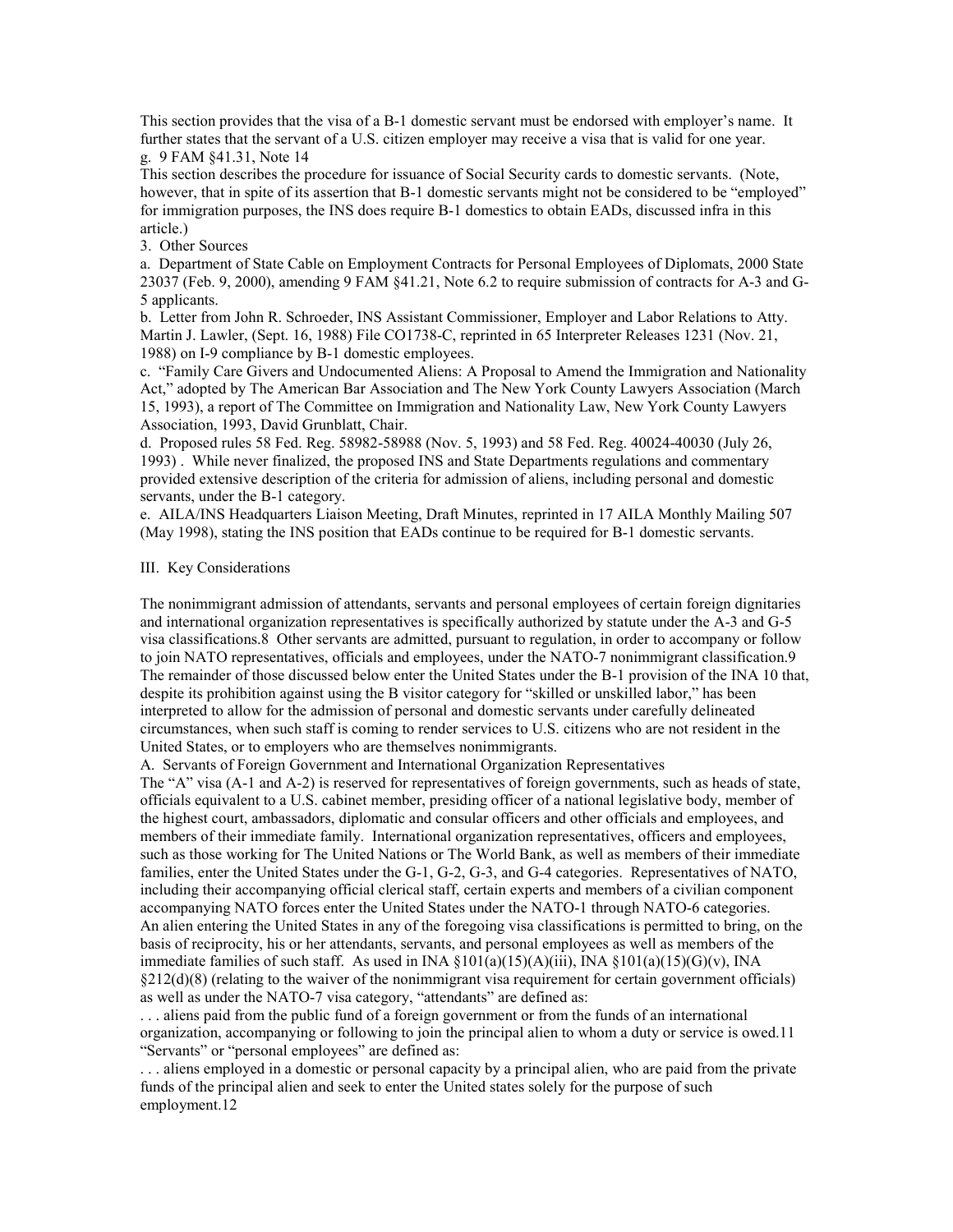Aliens applying for A-3, G-5, or NATO-7 visas are required to demonstrate that they are entitled to the visa classification sought. Accordingly, the consular officer must verify the official status of the employer and the intent of both parties to enter into, or remain in, an employer-employee relationship.13 However, consular officers are reminded that A, G, and NATO aliens are not required to demonstrate that they are not intending immigrants, i.e., that they have a foreign residence abroad that they do not intend to abandon, or that they have compelling ties outside the United States.14

Until recently, employers of A-3, G-5, and NATO-7 aliens were not required to pay minimum or prevailing wage. So long as the consular officer was satisfied that the wage the applicant would receive was a "fair wage comparable to that offered in the area of employment and sufficient to overcome INA  $\S212(a)(4)$ ," 15 the submission of an employment contract was not mandatory, and, according to the FAM, unnecessary in the majority of cases. However, consular officers were permitted to require an employment contract where the applicants' human rights were thought likely to be violated or where there was uncertainty as to the applicants' understanding of employment rights relative to salary, working conditions, duties, and fringe benefits. According to some practitioners in this field, the abuse of domestic staff, including the provision of poor living conditions, underpayment of wages, and requiring the servants' minor children to render services to the employer was reported as being widespread. 16 Indeed, complaints of abuse by foreign servants have recently prompted action in both the Senate and the House of Representatives, where legislation has been introduced that would afford these aliens protection from removal should they pursue legal action against their employers. 17

Pursuant to a State Department cable sent to all consular posts on February 9, 2000, contracts of employment are now required to be submitted for all A-3 and G-5 applicants. Stating its belief that mandatory submission of contracts would "help to assure that conditions for these employees will in fact be fair, and to provide an incentive for personal employees to remain in the required employment," 9 FAM §41.21, Note 6.2 has been amended to require submission of an employment contract, signed and dated by both parties, which:

Guarantees the minimum or prevailing wage, whichever is greater (with no more than a "reasonable" deduction for food or lodging);

Contains a promise by the employee not to accept any other employment while working for the employer; Contains a promise by the employer not to withhold the employee's passport; and,

Contains a statement indicating that both parties understand that the employee cannot be required to remain on the premises after working hours without compensation.

In assessing the propriety of the wage offered, the State Department Cable suggests that Internet-based reference tools, such as ERI (Economic Research Institute) or individual SESAs (State Employment Security Administrations), may be useful for prevailing wage data. When a contract is not submitted, or does not meet the requirements stated in the revised notes to the FAM, the visa shall be refused under either INA §214(b) or INA §221(g).18

If the applicant is below age 17, is not a domestic employee by background, or is related to the employer, the consular officer must obtain an Advisory Opinion from the Department of State.19 Note that A-3 visas are issued on the basis of reciprocity, so in a particular case it may be important to review the FAM to determine whether any restrictions are placed on the staff of U.S. personnel, to ascertain whether corresponding limitations will apply to the foreign dignitaries' servants.20

Pursuant to INA §102, broad exemptions from certain grounds of ineligibility apply to A and G category aliens, but not to their servants and personal employees. Accordingly, such staff remain generally subject to grounds of inadmissibility under INA §212 despite the fact that their employers are shielded from visa refusals on these grounds. 21

Upon issuing the A-3, G-5, or NATO-7 visa, the consular officer annotates the visa with the name of the principal alien and the place of his or her employment. 22 Upon entering the United States, A-3, G-5, and NATO-7 visa designates are admitted to the United States for an initial period of three years and may be granted extensions of stay in two-year increments. 23

The A-3, G-5, or NATO-7 servant is not required to obtain an EAD and may work immediately, as authorization to accept employment is incident to the alien's status. However, the alien may be employed only by the foreign government official, international organization representative, or NATO officer through whom such status was obtained. 24 The A-3 or G-5 alien does not enjoy the same protections as their employers do should a violation of status occur, and the violation subjects them to INS action without prior referral to the Department of State. 25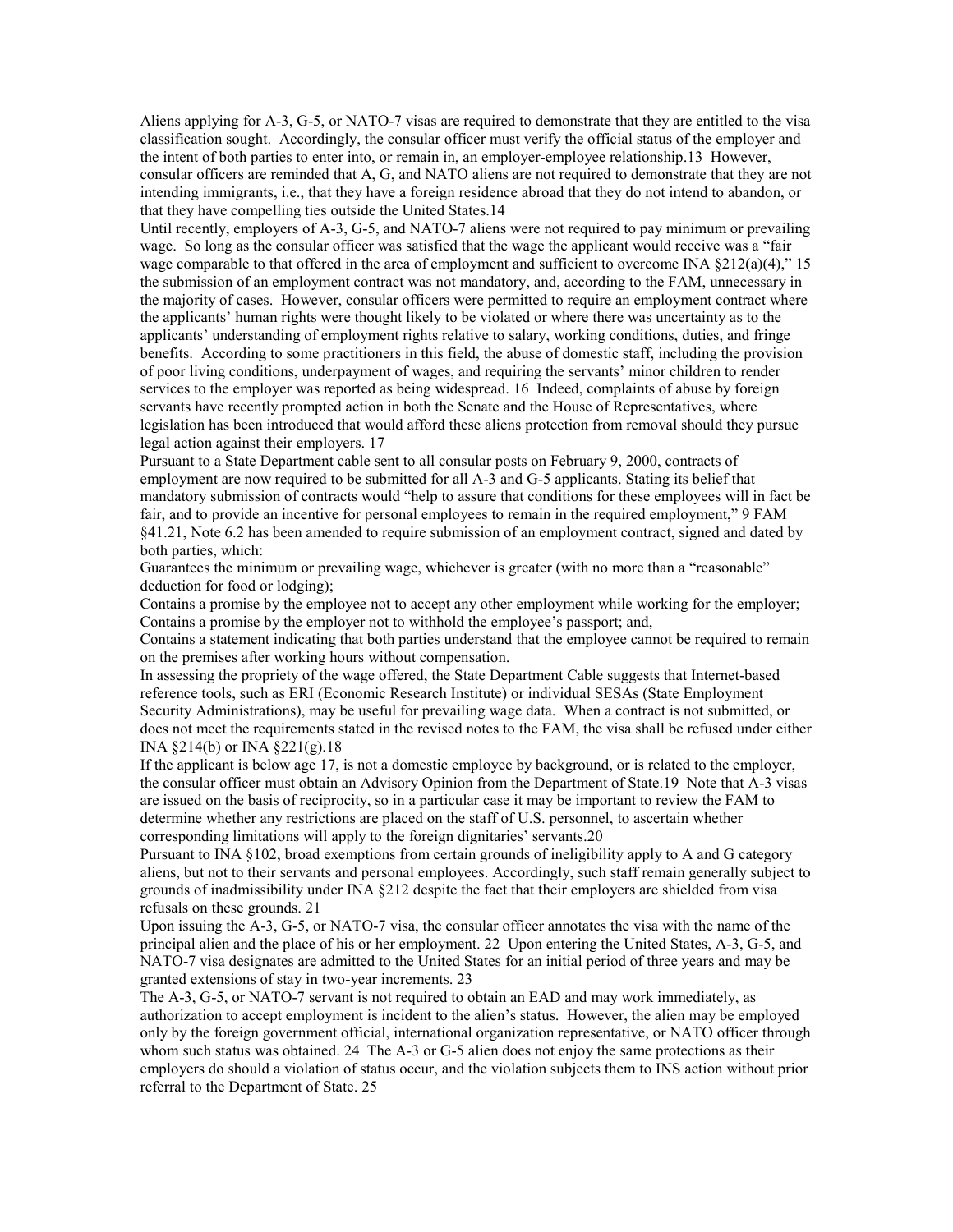It should be noted that pursuant to INA §247(b), the immediate family members of a lawful permanent resident who have an occupational status that would entitle them to hold A, G, or NATO classification may be classified in nonimmigrant status in spite of the principal having acquired permanent residence. 26 However, the permanent resident alien's attendants, servants, and personal employees may not obtain A-3, G-5, or NATO-7 status, but must obtain an immigrant visa for the purpose of working for the employer. B. Servants of U.S. Citizens Residing Abroad

The B-1 category has long been utilized as a sort of "catch-all" for aliens who "do not fit in any other nonimmigrant classification but whose admissibility as nonimmigrants seemed within the general intent of Congress in distinguishing between immigrants and nonimmigrants." 27 In spite of the clear prohibition in the Act and the regulations, 28 both the FAM and the OIs of the INS cite numerous examples under which B-1 classification may be used for an alien who would appear to be performing "ordinary labor for hire" as opposed to conducting "intercourse of a commercial character" to which the category is ostensibly limited. 29 The proposed rules note a number of such examples, specifically referenced in the Senate Report (No. 1515), which accompanied the 1952 Act, including "an alien domestic servant accompanying his American or alien employer who is proceeding to the U.S. on a temporary visit." 30 Accordingly, qualified servants of U.S. citizens residing abroad are granted B-1 classification on the theory that regardless of the source of their payment, 31 they are not "employed in the United States." 32

In order to bring his or her personal or domestic servant to the United States, the U.S. citizen employer must be subject to frequent international transfers lasting two years or more as a condition of the job, as confirmed by the employer's personnel office, and must be returning to the United States for a stay of no more than four years. 33

The appropriate employment relationship must exist. Either the alien must have been employed abroad by the employer as a personal or domestic servant for six months prior to the date of the employer's admission, or the employer must show that he or she has regularly employed a domestic servant in the same capacity as that intended for the applicant and the applicant must demonstrate at least one year's experience as a personal or domestic servant by producing statements from previous employers attesting to such experience. 34

The B-1 servant must meet specific terms and conditions of employment and must be prepared to present to the INS officer at the port of entry an employment contract, signed and dated by both the employer and employee. The contract must guarantee that:

· The servant will receive the minimum or prevailing wage, whichever is greater, for an eight-hour work day, and other benefits normally provided to U.S. domestic workers in the area of employment;

· The servant will not be required to provide more than two week's notice of intent to leave the employment;

· The employer must provide at least two week's notice of intent to terminate the employment;

· Round-trip airfare will be provided to the servant;

· The employer will provide a private room and board without cost to the servant.

The servant may only work for the U.S. citizen employer, and must demonstrate nonimmigrant intent—i.e., a residence abroad that he or she has no intention of abandoning. A visa may be issued which is valid for one year from the date of issuance and is annotated with the employer's name. 35

The regulations limit the initial admission of a B-1 visitor to a maximum of one year, with six month extensions, 36 so it is important to carefully monitor the expiration of stay of the B-1 domestic servant as recorded on his or her I-94 (Arrival/Departure Record). As further discussed below, coordinating extensions of stay with the required applications for EADs can become a logistical nightmare when representing the B-1 domestic. The INS regulations provide that the B-1 servant must apply for work authorization before commencing employment. 37 And, in spite of a 1998 advisory opinion letter indicating that B-1 domestic servants are not subject to the employer verification system because they are not considered to be "employed" in the United States, 38 the INS officially continues to take the position that B-1 domestic servants require EADs. 39 Note, however, that the Vermont Service Center (VSC) has recently stated that "[u]nofficially HQ indicates they would not hold these domestics to the requirement of waiting for their EADs prior to working and being paid. However, there is no official policy memo on this."40

C. Servants of Foreign Nationals in Nonimmigrant Status

Personal or domestic servants who accompany or follow to join employers who seek admission to or are already in the United States in B, E, F, H, I, J, L, M, O, P, Q, R, or TN 41 nonimmigrant status may be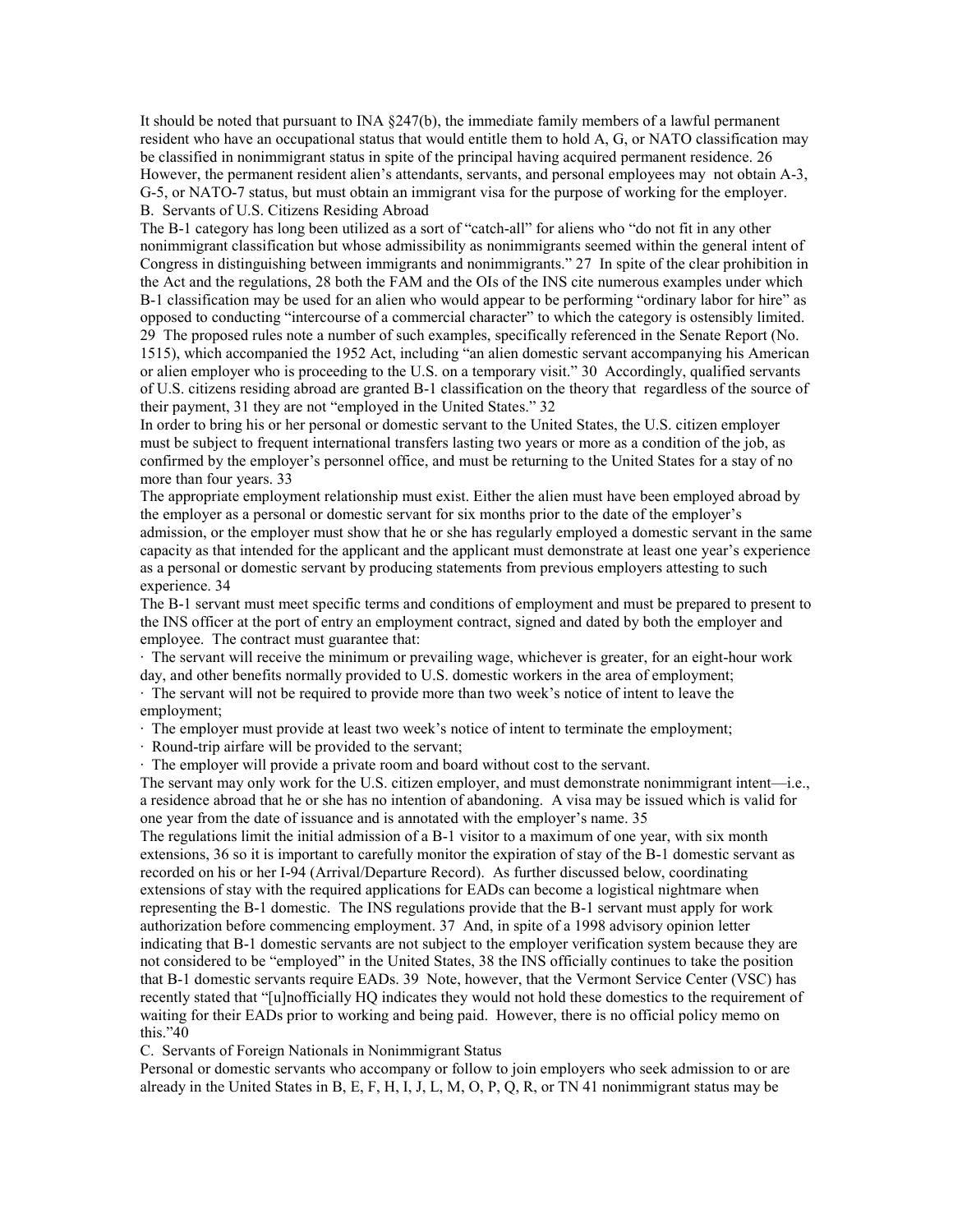issued B-1 visas. Similar, but not identical requirements pertain to these servants of nonimmigrants as to servants of U.S. citizens residing abroad. 42

The employee must demonstrate at least one year of experience as a personal or domestic servant. The servant employee must also prove nonimmigrant intent, irrespective of whether the employer's visa status requires such a showing. Where the employer's nonimmigrant visa classification allows for dual intent (i.e. "H," or "L") and the employer is pursuing an application for permanent residence, or where the employer holds "E" classification allowing for a stay of indeterminate length, the domestic servant may have difficulty establishing that his or her intent is to remain in the United States temporarily. 43

A preexisting employment relationship must have existed with the employer. This relationship may have arisen immediately preceding the visa application if the employer can demonstrate that he or she regularly employed (year-round or seasonally) personal or domestic servants over a period of several years 44 preceding the B-1 application. Alternatively, it may be shown that the personal servant has worked for the employer for the prior year.

A signed employment contract is required, guaranteeing the prevailing wage or minimum wage, whichever is greater, free room and board, and that the employer will be the only provider of employment to the servant.

The validity of the B-1 visa issued to the servant may not exceed the validity of the visa issued to the employer and is annotated with the employer's name. 45 As with the servants of U.S. citizens residing abroad, an EAD must be obtained by the domestic prior to commencing employment, 46 and, therefore, the attendant problems of coordinating EAD renewal and extension of the B-1 alien's stay pertain.

# IV. Problem Areas

A. EADs/Extensions of Stay

As noted supra,47 the official INS position is that the domestic employee of a nonimmigrant or of a U.S. citizen temporarily in the United States must apply for and obtain an EAD before commencing employment in the United States. This presents a fundamental problem for the employer, as the Application for Employment Authorization (Form I-765) must be submitted to the appropriate INS service center, after entry into the United States in the B-1 visa classification, and supported by proof of admission under the B-1 classification. It is not unusual for it to take in excess of three months for the application to be adjudicated and the EAD received by the domestic employee. When issued, the EAD will be granted for the period authorized on the admission document, Form I-94, which should be one year from the date of entry.48

See how problematic this is by following the sequence of events for a typical family bringing a domestic into the United States as noted in the following example:

John Smith and his wife Jane Doe are both bankers, both transferred to the United States as L-1 intracompany transferees. They bring with them their son Bobby Child, who is a four- year-old hyperactive child, and their employee, Alice Domestic, who has been with them and has been a significant caregiver for this child since he was one-year-old. Alice Domestic has been issued a multiple-entry, threeyear B-1 visa as a domestic employee to accompany her employers John and Jane, who have been issued three-year L-1 visas. (Incidentally, none of them is advised at the United States embassy that Alice Domestic requires an EAD upon entry into the United States.)

Upon entry into the United States at JFK Airport on January 1, 2000, John and Jane are issued I-94 forms in L-1 visa classification valid for three years. Bobby is admitted in L-2 visa classification for three years as well. Alice, after some argument, is finally admitted into the United States in B-1 classification for one year. (Often, immigration inspectors unaware of the regulations admit the B-1 domestic for only six months.) Of course, no advice is given with reference to the EAD requirement.

Under current regulations, at this time when the family most needs Alice Domestic in the middle of their relocation to the United States, she must separate herself from the family and provide no service until an application for an EAD is filed, adjudicated, and an EAD issued.

Alice Domestic cannot take care of the child, cannot perform any other duties within the household, cannot apply for and obtain a Social Security number, 49 and consequently in most jurisdictions, would have trouble opening a bank account, applying for a driver's license, and registering for health insurance.

On April 18, she finally receives her EAD and immediately applies for a Social Security number. By May 8, she has finally received her Social Security number and can apply for a driver's license, open a bank account, and be placed on the payroll of her employer.

The cycle starts again almost immediately. In anticipation of her I-94 form expiring on December 31, she must file an application for extension of stay under B-1 visa classification and then request renewal of the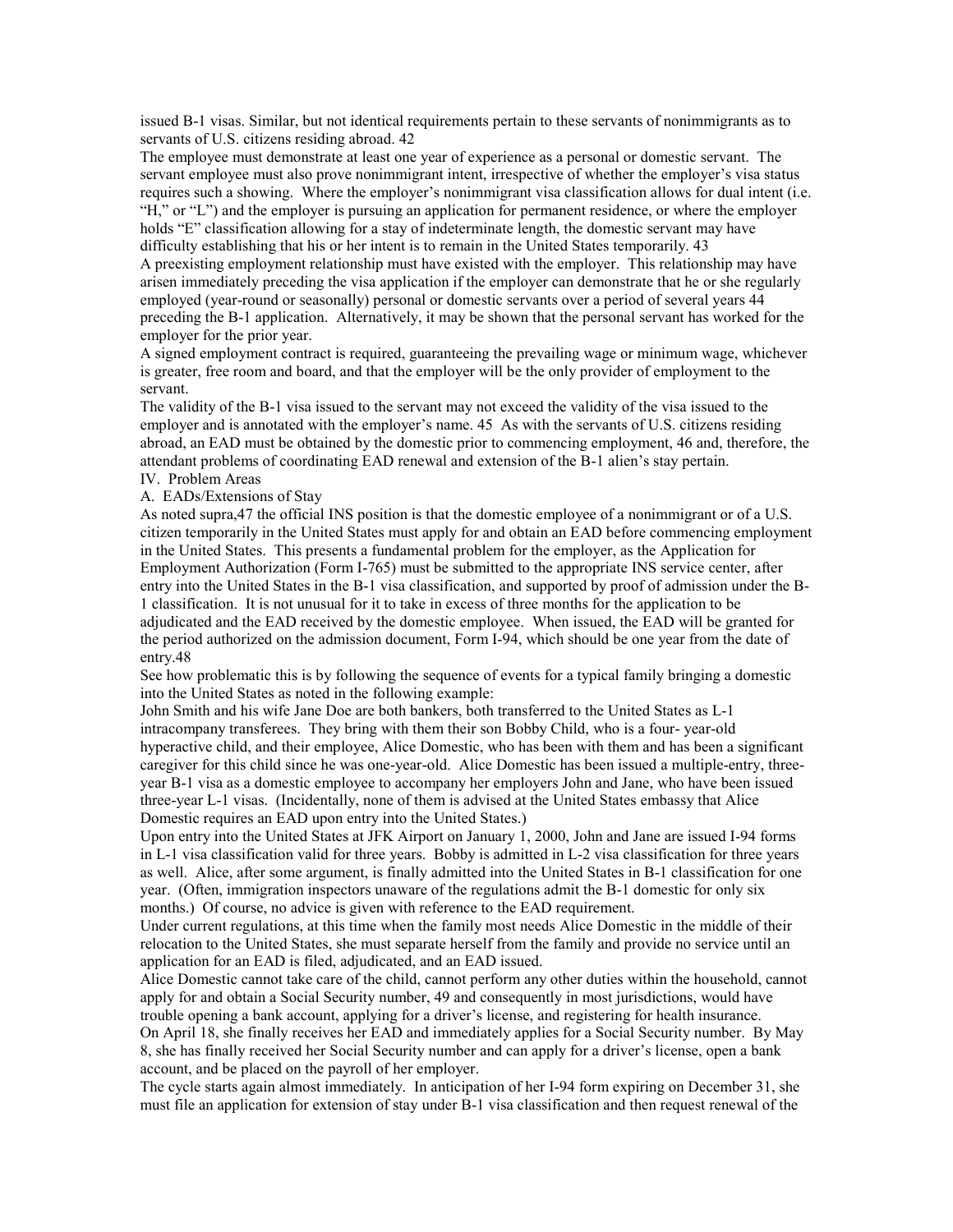EAD. 50 The cycle will probably repeat itself more frequently, since extensions of B-1 stay are generally only granted for a period of six months, 51 and, of course, that means that inevitably there will be gaps between the expiration of each EAD, requiring her to terminate employment.

Why such an absurd result? The fundamental problem is that this special accommodation to allow for the admission and employment of domestic employees for those coming into the United States temporarily does not easily fit into any category. As noted previously, 52 that which domestics do really is more like "ordinary labor for hire" than "intercourse of a commercial character." It is sort of a hybrid. INS takes the position that an EAD is required, yet at the same time does not treat it as employment for purposes of being subject to the "employer verification" system. 53

Perhaps it could be argued that the problem was overstated in the example above, and that in fact there is no legal obligation for the employee to wait for the EAD to be issued before commencing service to the employer—relying on the INS advisory opinion that B-1 domestic servants are not subject to the employer verification system, and, therefore, their employment in the United States is not in violation of law. Even if this were the case, it still does not alleviate the problem of significant delay before appropriate documents such as Social Security numbers can be obtained and the problem of the endless sequence of applications for B-1 extension and EAD renewal that are required.

The simple solution to this problem is to amend 8 CFR §274a.12. Take domestic employees out of 8 CFR §274a.12(c)—those categories of employment that require the issuance of an EAD—and place them in 8 CFR §274a.12(b), the section relating to "aliens authorized for employment with a specific employer incident to status," which do not require the issuance of a separate EAD.

In the example above, John Smith and Jane Doe, once admitted to the United States in L-1 classification, can immediately be processed on the employer verification system and can apply for and obtain Social Security documents, without first obtaining an EAD. The same privilege should be extended to their employee, Alice Domestic, by virtue of her admission to the United States under B-1 visa classification specifically noted, "domestic employee."

B. Tax Considerations

It is important to keep in mind that whatever the controversy may be as to whether B-1 domestics are considered to be "employed" in the United States under U.S. immigration law, for purposes of tax law there is no doubt that they are "employed," and the domestic and his or her employer are subject to a whole panoply of federal, state, and local tax obligations.

For income tax purposes, U.S. citizens and resident aliens (and most nonimmigrant employees in the United States for more than 183 days during the course of the year, and sometimes even for less time), will be resident aliens for tax purposes 54 and are subject to tax on gross income, defined as "all income from whatever source derived, unless excluded by law." 55

Even if the domestic employee is not in the United States for a sufficient period of time during the fiscal year to qualify as a resident, he or she would still be subject to U.S. income tax on U.S. source income, and personal services rendered in the United States come within the definition of U.S. source income. 56 The employer is also subject to the Federal Insurance Contributions Act (FICA) and the Federal Unemployment Tax Act (FUTA). 57

It is important to note, as well, that state and local income tax, unemployment insurance, disability, and workers' compensation provisions may be applicable to these domestic employees.

V. Procedural Considerations

A. Filing Checklist

1. A-3, G-5, and NATO-7 Servants, Attendants, and Personal EmployeesAlthough the requirement for presentation of a valid passport, various grounds of inadmissibility for a visa and the need to personally appear may be waived for the principal government or international organization representative, these exemptions rarely apply to their servants, attendants, and personal employees in "A" or "G" status. The following should be presented upon a request for visa issuance under the A-3, G-5, and NATO-7 categories:

(a) Passport, valid for six months beyond the date of inspection and admission;

(b) Nonimmigrant Visa Application form (Optional Form 156), signed and dated by the applicant with one passport-sized photograph attached;

(c) Proof of the servant's continued employment and evidence of the employer's status; and,

(d) An employment contract which guarantees the minimum or prevailing wage, whichever is greater (with no more than a "reasonable" deduction for food of lodging); contains a promise by the employee not to accept any other employment while working for the employer; contains a promise by the employer not to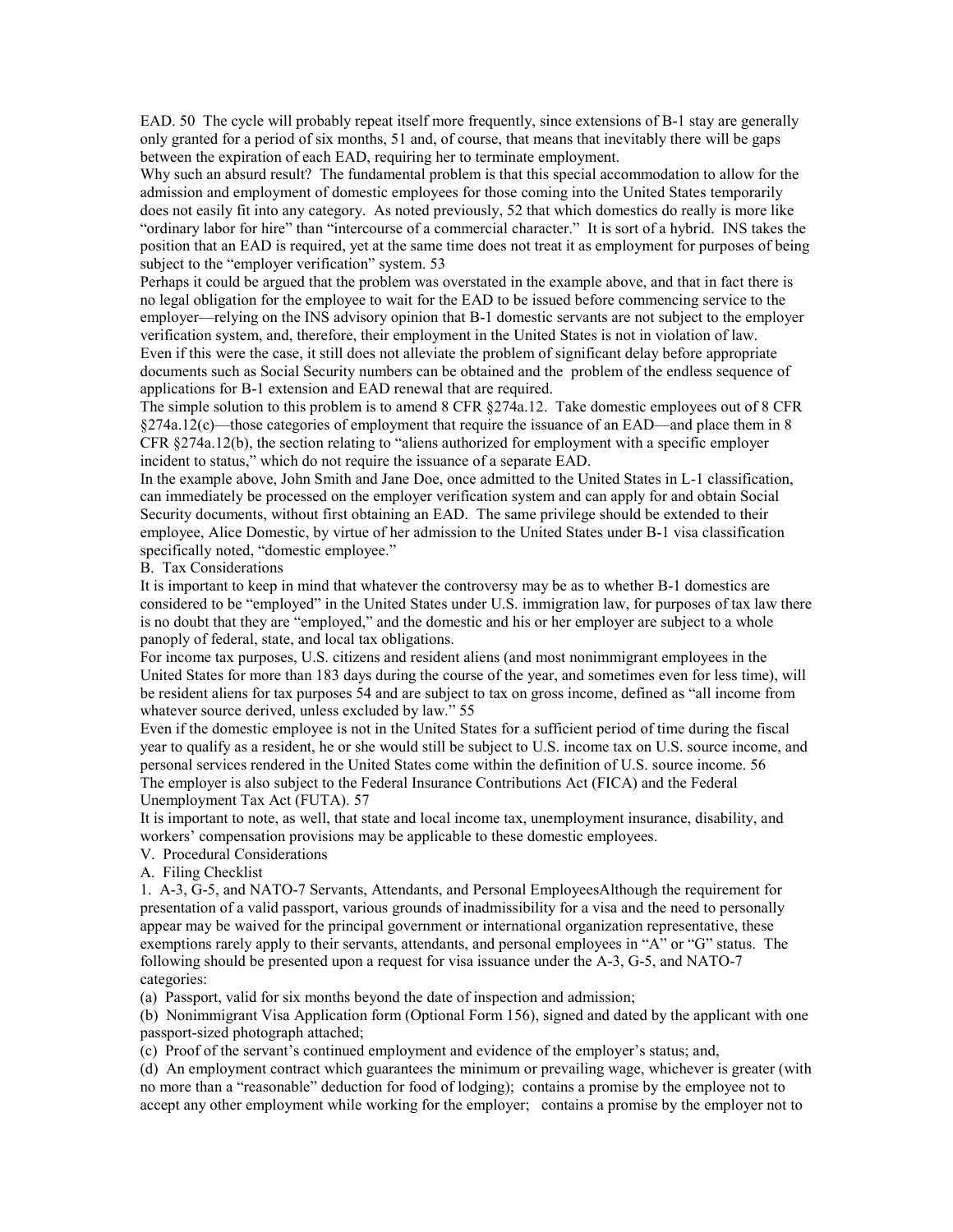withhold the employee's passport; and contains a statement indicating that both parties understand that the employee cannot be required to remain on the premise after working hours without compensation.

2. B-1 Domestic and Personal Servants of U.S. Citizens Temporarily Residing Abroad

(a) Passport (valid for at least six months beyond the date of inspection and admission);

(b) OF-156 (Nonimmigrant Visa Application Form) signed and dated by the applicant, with one passportsized photograph attached;

(c) Letter from the U.S. citizen's employer confirming that he or she is subject to frequent international

assignments lasting two years or more and that the current assignment will not exceed four years; and,

(d) Employment contract, confirming all details of employment, signed and dated by both the U.S. citizen employer and the servant and specifically providing for:

 payment of the prevailing or minimum wage for an eight hour work day, whichever is greater; vacation and any other benefits normally required for U.S. domestic workers in the area of employment; free room and board;

payment of round-trip airfare by the employer;

a minimum of two weeks notice to the servant if employment is terminated; and,

requiring no more than two weeks notice by the servant.

(e) Letter from the U.S. citizen confirming that the servant has been employed for at least six months prior to his or her admission to the United States or that the U.S. citizen has regularly employed a domestic servant in the same capacity as that intended for the applicant and that the applicant possesses at least one year of experience as a personal or domestic servant.

(f) If the required six months of preexisting employment between the employer and servant does not exist, the servant must furnish letter(s) of experience documenting one year of prior experience as a domestic or personal servant.

(g) Proof of a foreign residence abroad which the servant has no intention of abandoning.

3. B-1 Domestics and Personal Servants of Nonimmigrants

(a) Passport (valid for at least six months beyond the date of inspection and admission);

(b) OF-156 (Nonimmigrant Visa Application Form) signed and dated by the applicant, with one passportsized photograph attached;

(c) Employment contract, confirming all details of employment, signed and dated by both the employer and the servant and specifically providing for:

 payment of the prevailing or minimum wage for an eight-hour work day, whichever is greater; free room and board; and,

the employer will be the only provided of employment to the servant;

(Note that, although the requirements are stated somewhat more liberally for employees of nonimmigrants than for employees of U.S. citizens, it is advisable that all elements of the employment relationship, including benefits, vacation, and notice, be addressed in this contract.)

(d) Letter from the nonimmigrant employer confirming that the employer- employee relationship existed for at least one year prior to the principal admission to the United States OR that the employer has regularly employed (year-round or seasonally) personal or domestic servants over a period of several years and that the servant has at least one year of experience as a personal or domestic servant;

(e) It is useful to provide evidence of the nonimmigrant employer's status, such as copies of his or her visa and I-94, and confirmation of his or her employment on temporary assignment if an employment-based visa is held by the nonimmigrant employer; and,

(f) Proof of a foreign residence abroad that the servant has no intention of abandoning.

B. Employment Authorization

1. A-3, G-5, and NATO-7 are authorized to be employed incident to status but only with the employer upon which the admission was based. They do not require EADs.

2. B-1 domestic servants must obtain EADs under current INS regulations.

C. Time Limits/Time Frames

1. A-3, G-5, and NATO-7 aliens are admitted for an initial period of three years and may be granted extensions of stay in increments of not more than two years. Extension requests are filed on Form I-539 with \$120 fee and must be accompanied by a statement signed by the employing official stating that he or she intends to continue to employ the applicant and describing the type of work the applicant will perform. 2. B-1 aliens may be admitted for an initial period of one year, but may only be granted extensions of stay in increments of six months. Extension requests are made on Form I-539 with \$120 fee and should be